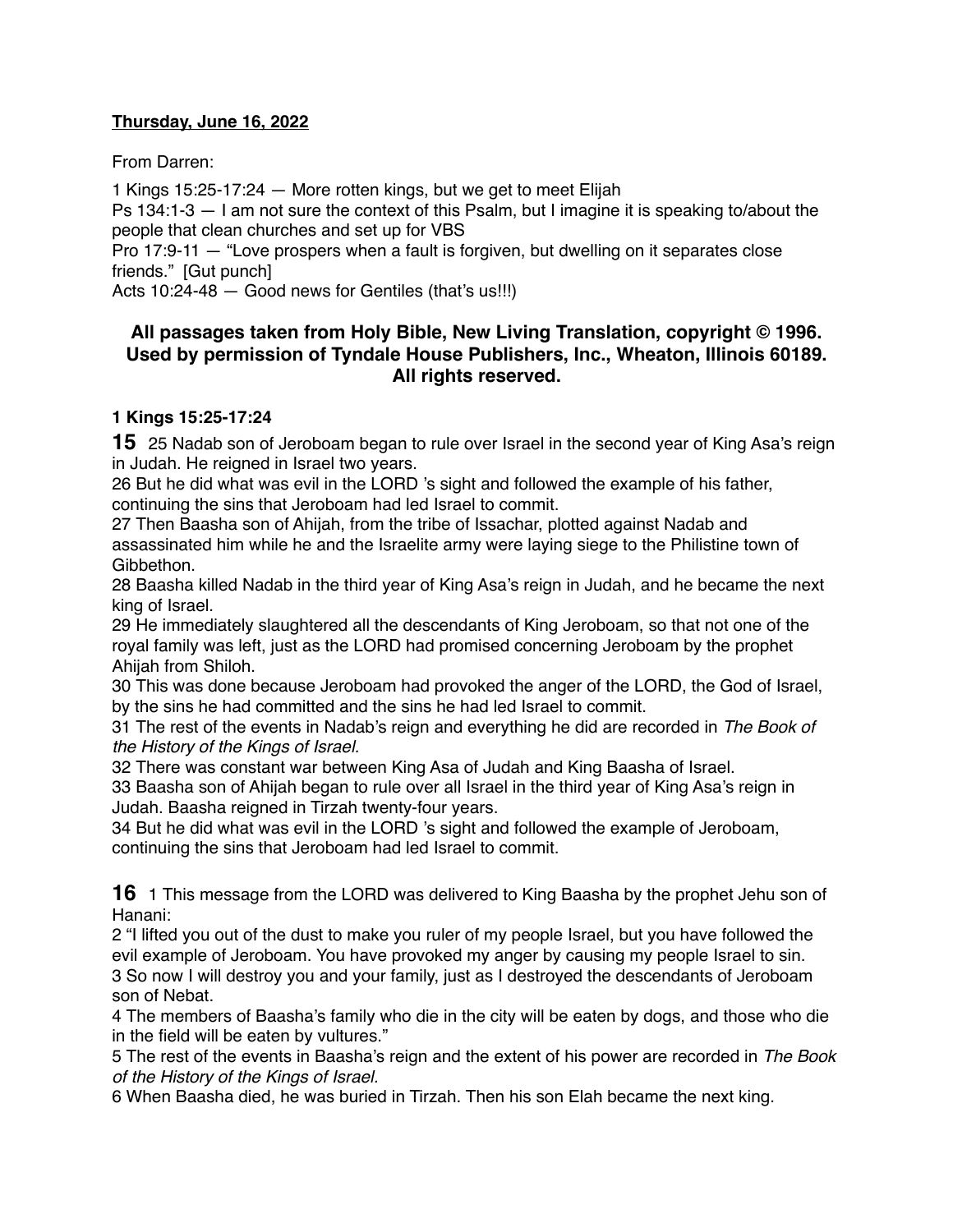7 The message from the LORD against Baasha and his family came through the prophet Jehu son of Hanani. It was delivered because Baasha had done what was evil in the LORD 's sight (just as the family of Jeroboam had done), and also because Baasha had destroyed the family of Jeroboam. The LORD 's anger was provoked by Baasha's sins.

8 Elah son of Baasha began to rule over Israel in the twenty-sixth year of King Asa's reign in Judah. He reigned in the city of Tirzah for two years.

9 Then Zimri, who commanded half of the royal chariots, made plans to kill him. One day in Tirzah, Elah was getting drunk at the home of Arza, the supervisor of the palace.

10 Zimri walked in and struck him down and killed him. This happened in the twenty-seventh year of King Asa's reign in Judah. Then Zimri became the next king.

11 Zimri immediately killed the entire royal family of Baasha, leaving him not even a single male child. He even destroyed distant relatives and friends.

12 So Zimri destroyed the dynasty of Baasha as the LORD had promised through the prophet Jehu.

13 This happened because of all the sins Baasha and his son Elah had committed, and because of the sins they led Israel to commit. They provoked the anger of the LORD, the God of Israel, with their worthless idols.

14 The rest of the events in Elah's reign and everything he did are recorded in *The Book of the History of the Kings of Israel.*

15 Zimri began to rule over Israel in the twenty-seventh year of King Asa's reign in Judah, but his reign in Tirzah lasted only seven days. The army of Israel was then attacking the Philistine town of Gibbethon.

16 When they heard that Zimri had committed treason and had assassinated the king, that very day they chose Omri, commander of the army, as the new king of Israel.

17 So Omri led the entire army of Israel up from Gibbethon to attack Tirzah, Israel's capital. 18 When Zimri saw that the city had been taken, he went into the citadel of the palace and burned it down over himself and died in the flames.

19 For he, too, had done what was evil in the LORD 's sight. He followed the example of Jeroboam in all the sins he had committed and led Israel to commit.

20 The rest of the events in Zimri's reign and his conspiracy are recorded in *The Book of the History of the Kings of Israel.*

21 But now the people of Israel were split into two factions. Half the people tried to make Tibni son of Ginath their king, while the other half supported Omri.

22 But Omri's supporters defeated the supporters of Tibni. So Tibni was killed, and Omri became the next king.

23 Omri began to rule over Israel in the thirty-first year of King Asa's reign in Judah. He reigned twelve years in all, six of them in Tirzah.

24 Then Omri bought the hill now known as Samaria from its owner, Shemer, for 150 pounds of silver. He built a city on it and called the city Samaria in honor of Shemer.

25 But Omri did what was evil in the LORD 's sight, even more than any of the kings before him. 26 He followed the example of Jeroboam son of Nebat in all the sins he had committed and led Israel to commit. The people provoked the anger of the LORD, the God of Israel, with their worthless idols.

27 The rest of the events in Omri's reign, the extent of his power, and everything he did are recorded in *The Book of the History of the Kings of Israel.*

28 When Omri died, he was buried in Samaria. Then his son Ahab became the next king. 29 Ahab son of Omri began to rule over Israel in the thirty-eighth year of King Asa's reign in Judah. He reigned in Samaria twenty-two years.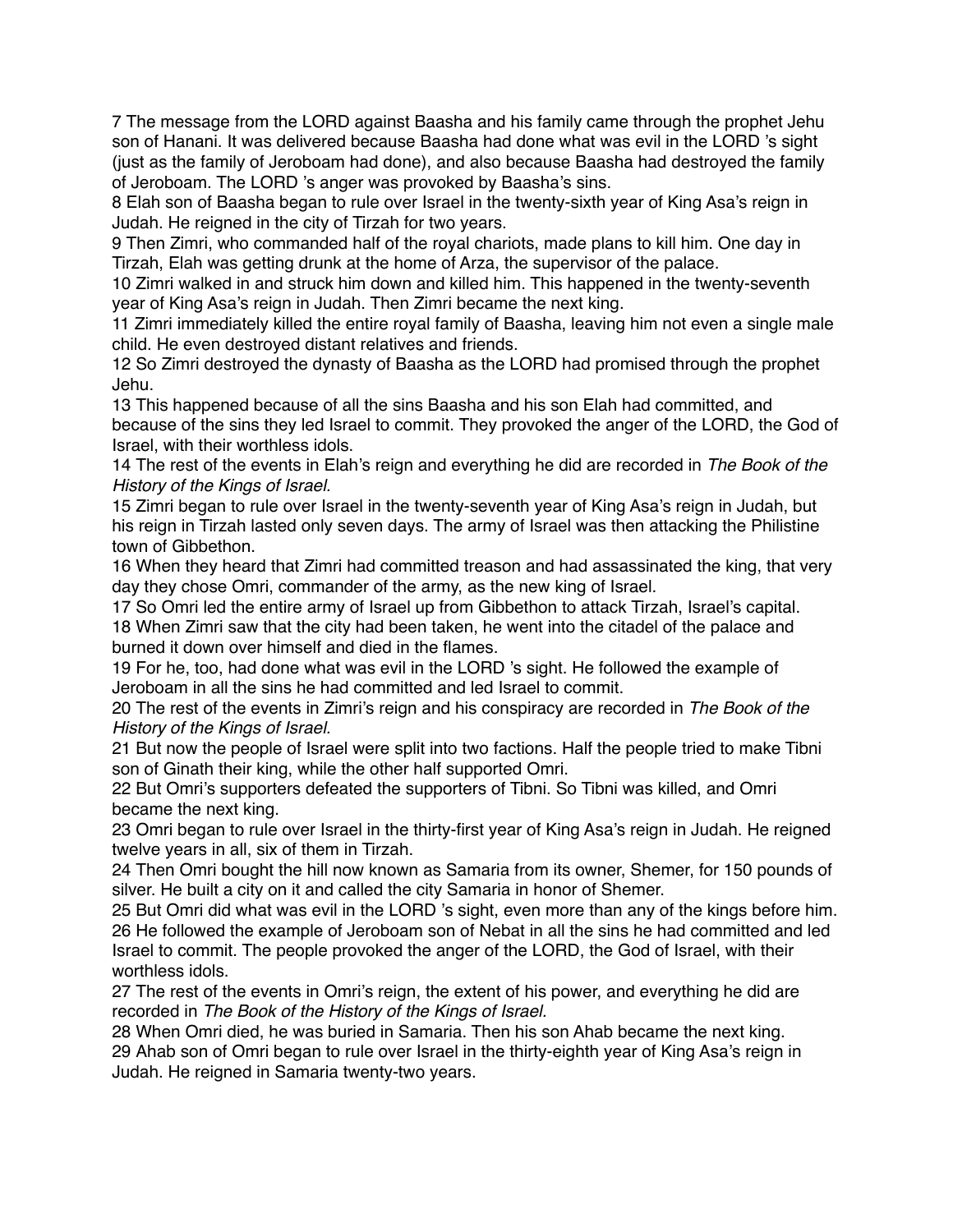30 But Ahab son of Omri did what was evil in the LORD 's sight, even more than any of the kings before him.

31 And as though it were not enough to follow the sinful example of Jeroboam, he married Jezebel, the daughter of King Ethbaal of the Sidonians, and he began to bow down in worship of Baal.

32 First Ahab built a temple and an altar for Baal in Samaria.

33 Then he set up an Asherah pole. He did more to provoke the anger of the LORD, the God of Israel, than any of the other kings of Israel before him.

34 It was during his reign that Hiel, a man from Bethel, rebuilt Jericho. When he laid its foundations, it cost him the life of his oldest son, Abiram. And when he completed it and set up its gates, it cost him the life of his youngest son, Segub. This all happened according to the message from the LORD concerning Jericho spoken by Joshua son of Nun.

**17** 1 Now Elijah, who was from Tishbe in Gilead, told King Ahab, "As surely as the LORD, the God of Israel, lives—the God I serve—there will be no dew or rain during the next few years until I give the word!"

2 Then the LORD said to Elijah,

3 "Go to the east and hide by Kerith Brook, near where it enters the Jordan River.

4 Drink from the brook and eat what the ravens bring you, for I have commanded them to bring you food."

5 So Elijah did as the LORD told him and camped beside Kerith Brook, east of the Jordan. 6 The ravens brought him bread and meat each morning and evening, and he drank from the brook.

7 But after a while the brook dried up, for there was no rainfall anywhere in the land.

8 Then the LORD said to Elijah,

9 "Go and live in the village of Zarephath, near the city of Sidon. I have instructed a widow there to feed you."

10 So he went to Zarephath. As he arrived at the gates of the village, he saw a widow gathering sticks, and he asked her, "Would you please bring me a little water in a cup?"

11 As she was going to get it, he called to her, "Bring me a bite of bread, too."

12 But she said, "I swear by the LORD your God that I don't have a single piece of bread in the house. And I have only a handful of flour left in the jar and a little cooking oil in the bottom of the jug. I was just gathering a few sticks to cook this last meal, and then my son and I will die."

13 But Elijah said to her, "Don't be afraid! Go ahead and do just what you've said, but make a little bread for me first. Then use what's left to prepare a meal for yourself and your son.

14 For this is what the LORD, the God of Israel, says: There will always be flour and olive oil left in your containers until the time when the LORD sends rain and the crops grow again!"

15 So she did as Elijah said, and she and Elijah and her family continued to eat for many days. 16 There was always enough flour and olive oil left in the containers, just as the LORD had promised through Elijah.

17 Some time later the woman's son became sick. He grew worse and worse, and finally he died.

18 Then she said to Elijah, "O man of God, what have you done to me? Have you come here to point out my sins and kill my son?"

19 But Elijah replied, "Give me your son." And he took the child's body from her arms, carried him up the stairs to the room where he was staying, and laid the body on his bed.

20 Then Elijah cried out to the LORD, "O LORD my God, why have you brought tragedy to this widow who has opened her home to me, causing her son to die?"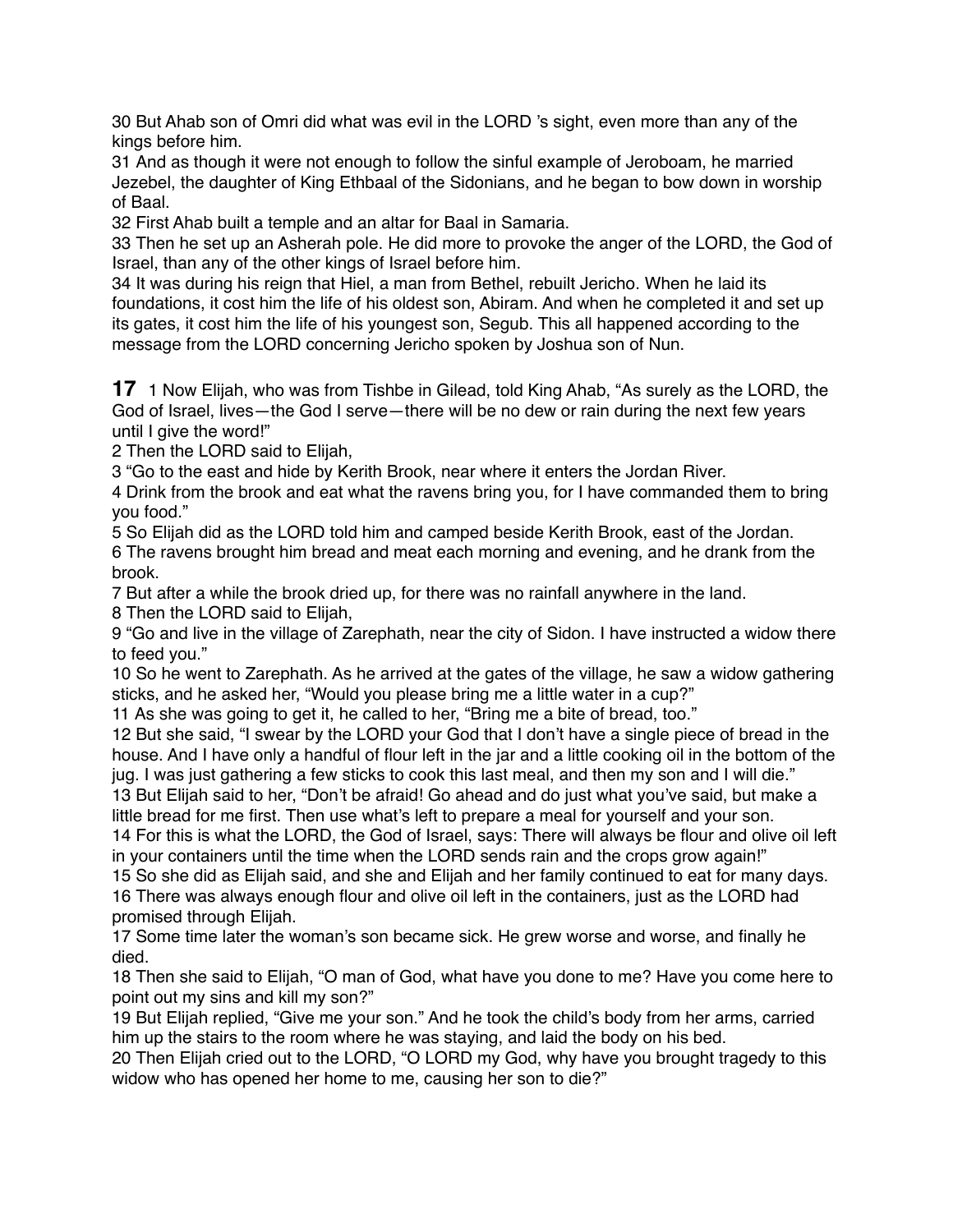21 And he stretched himself out over the child three times and cried out to the LORD, "O LORD my God, please let this child's life return to him."

22 The LORD heard Elijah's prayer, and the life of the child returned, and he revived! 23 Then Elijah brought him down from the upper room and gave him to his mother. "Look!" he said. "Your son is alive!"

24 Then the woman told Elijah, "Now I know for sure that you are a man of God, and that the LORD truly speaks through you."

# **Psalm 134:1-3**

**134** 1 Oh, praise the LORD, all you servants of the LORD, you who serve at night in the house of the LORD .

2 Lift your hands toward the sanctuary, and praise the LORD .

3 May the LORD, who made heaven and earth, bless you from Jerusalem.

# **Proverbs 17:9-11**

**17** 9 Love prospers when a fault is forgiven, but dwelling on it separates close friends. 10 A single rebuke does more for a person of understanding than a hundred lashes on the back of a fool.

11 Evil people are eager for rebellion, but they will be severely punished.

# **Acts 10:24-48**

**10** 24 They arrived in Caesarea the following day. Cornelius was waiting for them and had called together his relatives and close friends.

25 As Peter entered his home, Cornelius fell at his feet and worshiped him.

26 But Peter pulled him up and said, "Stand up! I'm a human being just like you!"

27 So they talked together and went inside, where many others were assembled.

28 Peter told them, "You know it is against our laws for a Jewish man to enter a Gentile home like this or to associate with you. But God has shown me that I should no longer think of anyone as impure or unclean.

29 So I came without objection as soon as I was sent for. Now tell me why you sent for me." 30 Cornelius replied, "Four days ago I was praying in my house about this same time, three o'clock in the afternoon. Suddenly, a man in dazzling clothes was standing in front of me.

31 He told me, 'Cornelius, your prayer has been heard, and your gifts to the poor have been noticed by God!

32 Now send messengers to Joppa, and summon a man named Simon Peter. He is staying in the home of Simon, a tanner who lives near the seashore.'

33 So I sent for you at once, and it was good of you to come. Now we are all here, waiting before God to hear the message the Lord has given you."

34 Then Peter replied, "I see very clearly that God shows no favoritism.

35 In every nation he accepts those who fear him and do what is right.

36 This is the message of Good News for the people of Israel—that there is peace with God through Jesus Christ, who is Lord of all.

37 You know what happened throughout Judea, beginning in Galilee, after John began preaching his message of baptism.